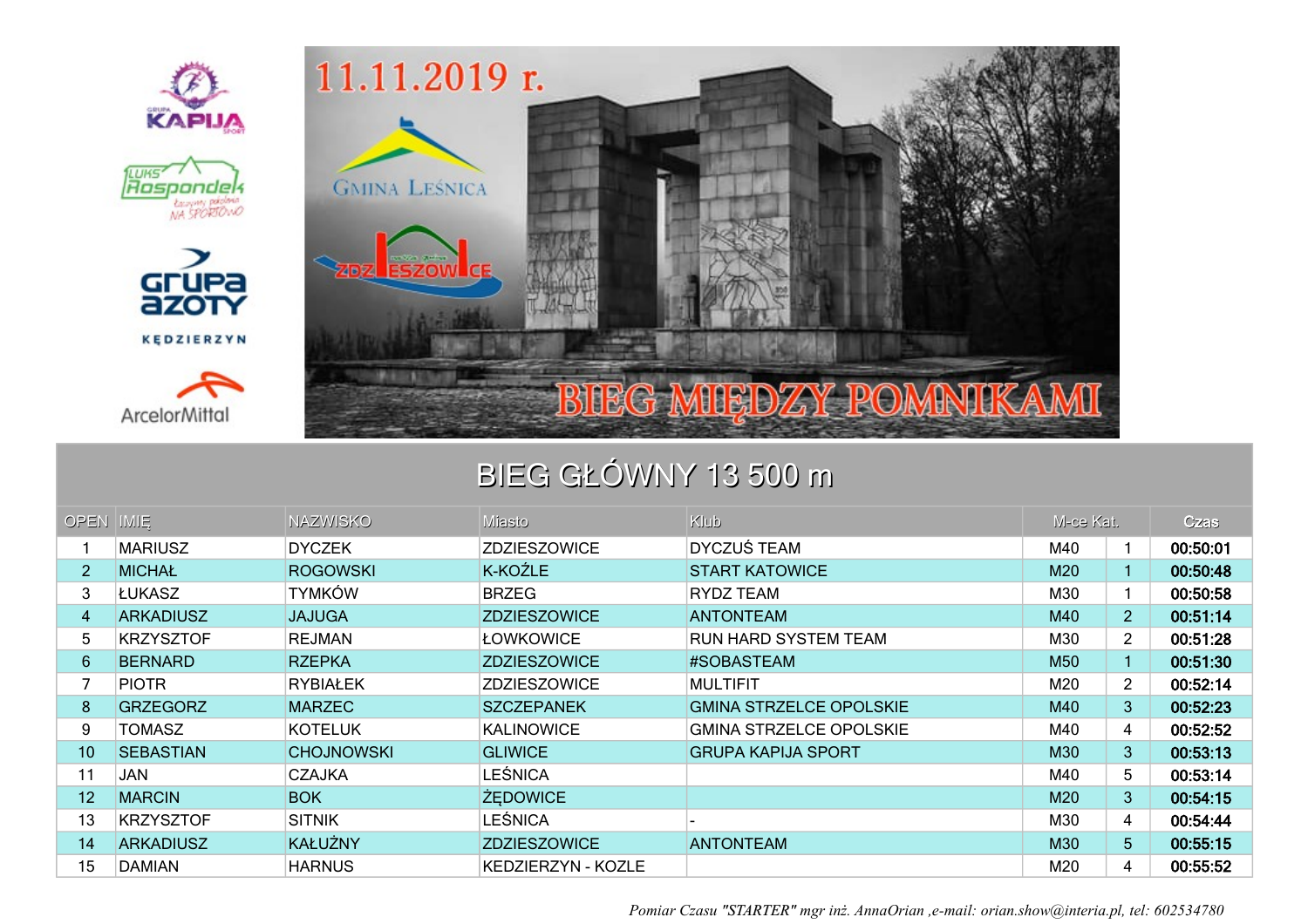| OPEN IMIE |                   | <b>NAZWISKO</b>    | Miasto                   | Klub                            | M-ce Kat.  |                 | Czas     |
|-----------|-------------------|--------------------|--------------------------|---------------------------------|------------|-----------------|----------|
| 16        | <b>MAREK</b>      | <b>ŁOBOS</b>       | <b>GŁUCHOŁAZY</b>        |                                 | M50        | 2               | 00:57:01 |
| 17        | <b>JACEK</b>      | PIECHACZEK         | JASTRZĘBIE-ZDRÓJ         | INŻYNIERIA BIEGANIA TEAM        | M40        | 6               | 00:57:02 |
| 18        | <b>MAŁGORZATA</b> | <b>RENCZ</b>       | <b>ORZESZE</b>           | <b>INZYNIERIA BIEGANIA TEAM</b> | <b>K40</b> | $\mathbf{1}$    | 00:57:21 |
| 19        | <b>MACIEJ</b>     | <b>JANISZEWSKI</b> | <b>MUSZYNA</b>           |                                 | M30        | 6               | 00:57:22 |
| 20        | <b>TOMASZ</b>     | <b>KRAJEWSKI</b>   | <b>WRECZYCA MAŁA</b>     |                                 | M30        | 7               | 00:58:35 |
| 21        | <b>MARIUSZ</b>    | <b>KRZESAJ</b>     | KĘDZIERZYN-KOŹLE         | <b>MULTIFIT</b>                 | M30        | 8               | 00:59:08 |
| 22        | <b>ALAN</b>       | <b>SZYWALSKI</b>   | <b>GOGOLIN</b>           | <b>MULTIFIT</b>                 | M30        | 9               | 00:59:12 |
| 23        | ADAM              | <b>WITCZAK</b>     | <b>PYSKOWICE</b>         | M.A.J. CORRERE                  | M30        | 10              | 00:59:27 |
| 24        | <b>RADOSŁAW</b>   | <b>RESZKIEWICZ</b> | KĘDZIERZYN-KOŹLE         |                                 | M40        | $\overline{7}$  | 00:59:27 |
| 25        | PRZEMYSŁAW        | <b>BZDUCHA</b>     | KĘDZIERZYN-KOŹLE         |                                 | M30        | 11              | 01:00:01 |
| 26        | <b>ARTUR</b>      | <b>FRYSIAK</b>     | <b>WIELUŃ</b>            | <b>BIEGOWY WIELUŃ</b>           | M50        | 3               | 01:00:10 |
| 27        | <b>TOMASZ</b>     | <b>CZAK</b>        | KEDZIERZYN-KOŹLE         | KOMPANI                         | M40        | 8               | 01:00:12 |
| 28        | <b>DARIUSZ</b>    | <b>FILIPCZAK</b>   | <b>STRZELCE OPOLSKIE</b> | <b>GMINA STRZELCE OPOLSKIE</b>  | M50        | $\overline{4}$  | 01:00:13 |
| 29        | <b>WOJCIECH</b>   | <b>TOMASZEK</b>    | KEDZIERZYN-KOŹLE         |                                 | M30        | 12              | 01:00:17 |
| 30        | <b>RAFAŁ</b>      | <b>WACŁAWCZYK</b>  | <b>ZAKRZÓW</b>           | <b>SASIEDZI TEAM</b>            | M30        | 13              | 01:00:24 |
| 31        | MICHAŁ            | <b>HOŃKA</b>       | <b>KRAPKOWICE</b>        | <b>GRUPA KAPIJA SPORT</b>       | M40        | 9               | 01:00:58 |
| 32        | <b>JAROSŁAW</b>   | <b>STEFAŃSKI</b>   | <b>CHORZÓW</b>           | <b>AUGUSTEAM</b>                | M50        | $5\phantom{.}$  | 01:01:15 |
| 33        | <b>JACEK</b>      | <b>STAROSTKA</b>   | KĘDZIERZYN-KOŹLE         | PARKRUN KĘDZIERZYN-KOŹLE        | M40        | 10              | 01:01:30 |
| 34        | <b>ŁUKASZ</b>     | <b>CEGLAREK</b>    | <b>ŻEDOWICE</b>          |                                 | M20        | $5\phantom{.0}$ | 01:01:50 |
| 35        | PAWEŁ             | ZAGÓRSKI           | <b>BRANICE</b>           | <b>KB BRANICE</b>               | M40        | 11              | 01:02:08 |
| 36        | <b>MARCIN</b>     | <b>KAKOSZKA</b>    | <b>ZAWADZKIE</b>         |                                 | M30        | 14              | 01:02:29 |
| 37        | <b>TOMASZ</b>     | <b>NAJWER</b>      | <b>KRAPKOWICE</b>        |                                 | M40        | 12              | 01:02:51 |
| 38        | <b>JOZEF</b>      | <b>LITWIN</b>      | <b>GŁUBCZYCE</b>         | <b>MARYSIENKA</b>               | M60+       | $\mathbf{1}$    | 01:03:03 |
| 39        | ARKADIUSZ         | <b>MAKSIM</b>      | KĘDZIERZYN KOŹLE         | PARKRUN KĘDZIERZYN-KOŹLE        | M20        | 6               | 01:03:10 |
| 40        | <b>TOMASZ</b>     | <b>SURMA</b>       | <b>PRUDNIK</b>           | <b>TRUCHTY PRUDNIK</b>          | M40        | 13              | 01:03:20 |
| 41        | <b>MAREK</b>      | <b>SŁODKOWSKI</b>  | STANISZCZE WIELKIE       | <b>MAFIA TEAM LUBLINIEC</b>     | M40        | 14              | 01:03:38 |
| 42        | <b>MARIOLA</b>    | <b>SMOLL</b>       | <b>KRUPSKI MŁYN</b>      |                                 | K30        | $\mathbf{1}$    | 01:03:53 |
| 43        | <b>DAREK</b>      | <b>BALICKI</b>     | KĘDZIERZYN-KOŹLE         |                                 | M40        | 15              | 01:03:55 |
| 44        | <b>MAREK</b>      | <b>SOJKA</b>       | <b>GŁUCHOŁAZY</b>        |                                 | M40        | 16              | 01:03:55 |
| 45        | ANDRZEJ           | <b>GMYZ</b>        | <b>LEŚNICA</b>           | <b>AMATOR</b>                   | M40        | 17              | 01:03:55 |
| 46        | <b>JAKUB</b>      | <b>ROSZUK</b>      | <b>OZIMEK</b>            | <b>KRISSCOACHING TRIATHLON</b>  | M40        | 18              | 01:04:01 |
| 47        | PAWEŁ             | <b>ZDON</b>        | KEDZIERZYN-KOŹLE         |                                 | M30        | 15              | 01:04:10 |
| 48        | <b>PIOTR</b>      | <b>ŻYTKO</b>       | <b>ZDZIESZOWICE</b>      | <b>ZDZIESZOWICE</b>             | M30        | 16              | 01:04:20 |
| 49        | <b>MATEUSZ</b>    | <b>KAWALA</b>      | KEDZIERZYN KOŹLE         |                                 | M20        | 7               | 01:04:31 |
| 50        | <b>GRZEGORZ</b>   | <b>MUSIAŁ</b>      | <b>ZDZIESZOWICE</b>      | <b>MULTIFIT</b>                 | M30        | 17              | 01:04:40 |
| 51        | ROBERT            | WALIGÓRSKI         | KĘDZIERZYN-KOŹLE         | PARKRUN KĘDZIERZYN KOŹLE        | M40        | 19              | 01:04:50 |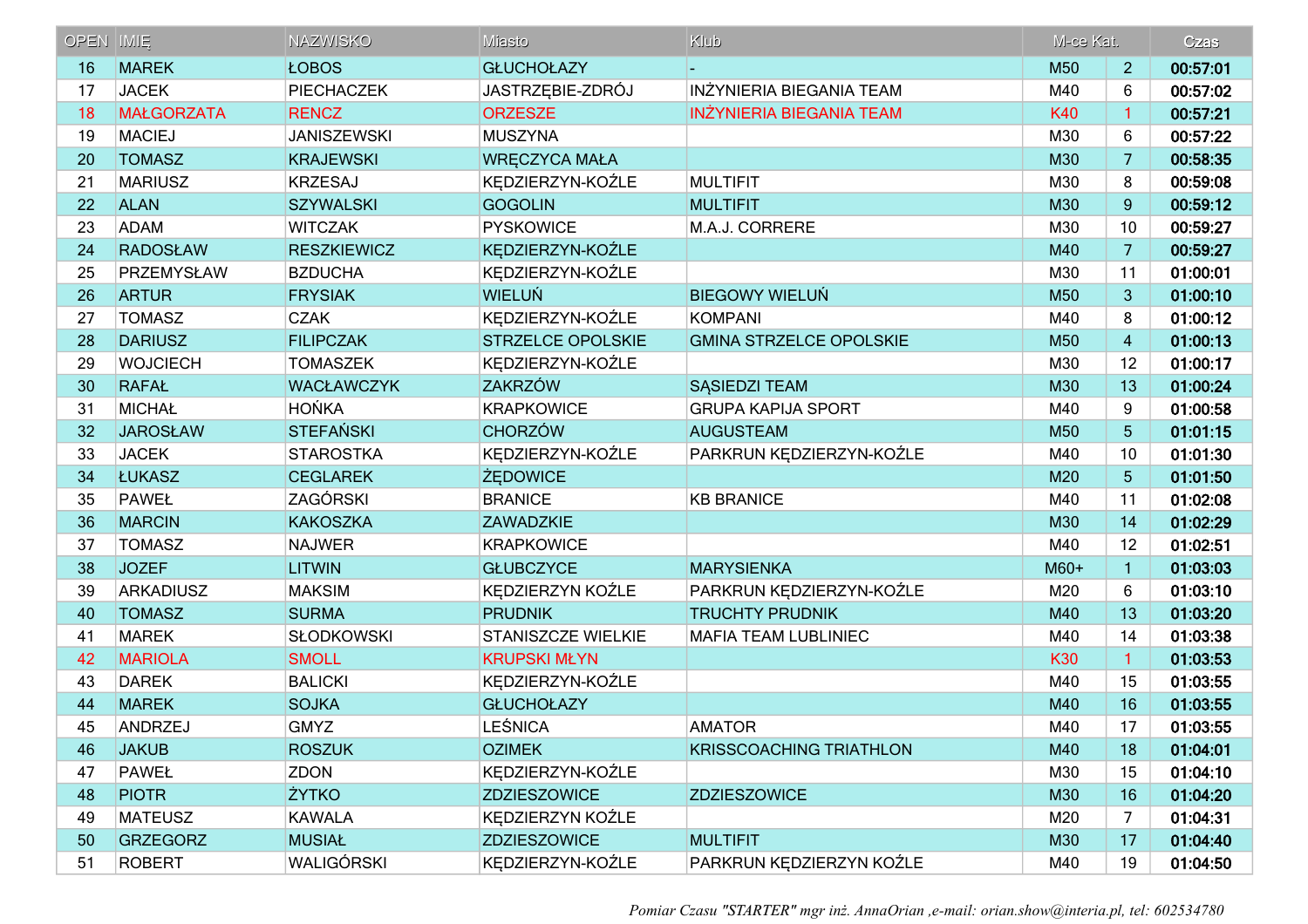| OPEN IMIE |                  | <b>NAZWISKO</b>         | Miasto                   | Klub                                | M-ce Kat.  |                | Czas     |
|-----------|------------------|-------------------------|--------------------------|-------------------------------------|------------|----------------|----------|
| 52        | <b>GRZEGORZ</b>  | <b>NOWAK</b>            | <b>ŻUŻELA</b>            |                                     | M40        | 20             | 01:04:55 |
| 53        | <b>PIOTR</b>     | <b>BOK</b>              | ŻĘDOWICE                 |                                     | M50        | 6              | 01:05:00 |
| 54        | <b>ROBERT</b>    | <b>BICK</b>             | KĘDZIERZYN KOŹLE         | <b>CZEMPJON TEAM</b>                | M40        | 21             | 01:05:06 |
| 55        | <b>RYSZARD</b>   | <b>GOGAŁA</b>           | <b>GŁUBCZYCE</b>         |                                     | M40        | 22             | 01:05:21 |
| 56        | <b>ZBIGNIEW</b>  | <b>PACAN</b>            | <b>ZDZIESZOWICE</b>      | <b>DYCZUŚ TEAM</b>                  | M50        | 7              | 01:05:25 |
| 57        | <b>ADAM</b>      | <b>PORADA</b>           | ZDZIESZOWICE             | <b>MULTIFIT</b>                     | M40        | 23             | 01:05:30 |
| 58        | <b>OLIWIA</b>    | <b>KOT</b>              | <b>ZDZIESZOWICE</b>      | <b>MORSY NA KOKSIE</b>              | <b>K20</b> | $\mathbf{1}$   | 01:05:44 |
| 59        | <b>LUKASZ</b>    | <b>PACUŁA</b>           | <b>NIEWODNIKI</b>        |                                     | M20        | 8              | 01:06:02 |
| 60        | <b>PIOTR</b>     | <b>JAWOREK</b>          | <b>OBROWIEC</b>          | <b>JAWORTEAM</b>                    | M50        | 8              | 01:06:14 |
| 61        | <b>MARCIN</b>    | <b>OLEJNICZAK</b>       | ZDZIESZOWICE             | KLUB SPORTOWY ZDZIESZOWICE BIKE-TEA | M40        | 24             | 01:06:18 |
| 62        | <b>ŁUKASZ</b>    | <b>ARGIER</b>           | <b>OPOLE</b>             | <b>BIEGIEMPOMARZENIATEAM</b>        | M30        | 18             | 01:06:31 |
| 63        | ANDRZEJ          | <b>GRZEGORZEK</b>       | STRZELCE OPOLSKIE        | <b>GMINA STRZELCE OPOLSKIE</b>      | M40        | 25             | 01:06:34 |
| 64        | <b>BEATA</b>     | <b>SZATKA</b>           | <b>GOGOLIN</b>           | <b>GOGOLIN BIEGA</b>                | K40        | $\overline{2}$ | 01:06:37 |
| 65        | <b>JAROSŁAW</b>  | <b>PTAK</b>             | KĘDZIERZYN-KOŹLE         | <b>NIEZRZESZONY</b>                 | M40        | 26             | 01:06:45 |
| 66        | <b>GRZEGORZ</b>  | <b>MARECKI</b>          | <b>KRAPKOWICE</b>        | <b>KRAPKOWICE BIEGA</b>             | M40        | 27             | 01:07:02 |
| 67        | <b>DARIUSZ</b>   | <b>NIEKRAWIEC</b>       | <b>OPOLE</b>             |                                     | M40        | 28             | 01:07:07 |
| 68        | <b>SZYMON</b>    | <b>HALUSIAK</b>         | KEDZIERZYN-KOŹLE         |                                     | M50        | 9              | 01:07:25 |
| 69        | <b>PAWEŁ</b>     | ŁUCZAK                  | <b>TARNÓW OPOLSKI</b>    | <b>REH-MIL TEAM</b>                 | M30        | 19             | 01:07:32 |
| 70        | <b>KRZYSZTOF</b> | <b>PRYSTASZ</b>         | <b>OŁAWA</b>             | OŁAWSKA GRUPA BIEGOWA               | M40        | 29             | 01:07:56 |
| 71        | <b>IZABELA</b>   | <b>STAJNIAK-STELIGA</b> | <b>WILCZYN</b>           | <b>OBORYGENI</b>                    | K40        | 3              | 01:07:56 |
| 72        | <b>ŁUKASZ</b>    | <b>ŻYDOWSKI</b>         | <b>OŁAWA</b>             | TERMY JAKUBA - OŁAWSKI PARK WODNY   | M30        | 20             | 01:07:56 |
| 73        | ARNOLD           | <b>SPITZKI</b>          | <b>JASIONA</b>           |                                     | M30        | 21             | 01:08:16 |
| 74        | <b>TOMASZ</b>    | <b>JUREK</b>            | <b>GŁUCHOŁAZY</b>        | <b>BBL GŁUCHOŁAZY</b>               | M40        | 30             | 01:08:24 |
| 75        | <b>ANGELIKA</b>  | <b>ZWETLER</b>          | <b>ZDZIESZOWICE</b>      |                                     | <b>K20</b> | 2              | 01:08:25 |
| 76        | <b>AGATA</b>     | ŁUSZCZYNA               | <b>STRZELCE OPOLSKIE</b> | <b>ŚMIGŁO TEAM</b>                  | <b>K40</b> | 4              | 01:08:26 |
| 77        | <b>GRZEGORZ</b>  | <b>KACPRZAK</b>         | KĘDZIERZYN-KOZLE         | <b>CZEMPJON TEAM</b>                | M40        | 31             | 01:08:33 |
| 78        | ANDRZEJ          | <b>REICHERT</b>         | <b>UJAZD</b>             | ZAWISZA STARA KUŹNIA                | $M60+$     | $\overline{2}$ | 01:08:43 |
| 79        | <b>LUKASZ</b>    | <b>OPERSKALSKI</b>      | <b>MECHNICA</b>          |                                     | M30        | 22             | 01:08:45 |
| 80        | <b>GRZEGORZ</b>  | <b>KUBICKI</b>          | <b>ZDZIESZOWICE</b>      | <b>DYCZUŚ TEAM</b>                  | M40        | 32             | 01:08:49 |
| 81        | <b>PIOTR</b>     | <b>SZNURA</b>           | <b>JEMIELNICA</b>        | DYSZKA DLA SERCA                    | M20        | 9              | 01:08:50 |
| 82        | <b>LUKASZ</b>    | <b>KOWALCZYK</b>        | <b>ŻYROWA</b>            |                                     | M30        | 23             | 01:09:23 |
| 83        | <b>REMIGIUSZ</b> | <b>KOTELUK</b>          | <b>SUCHODANIEC</b>       |                                     | M30        | 24             | 01:09:25 |
| 84        | <b>ALICJA</b>    | <b>FESSER</b>           | <b>KAMIONEK</b>          | <b>MULTIFIT</b>                     | K20        | 3              | 01:09:26 |
| 85        | <b>SANDRA</b>    | <b>GAWLIK</b>           | <b>STRZELCE OPOLSKIE</b> | <b>SMIGŁO TEAM</b>                  | <b>K30</b> | 2              | 01:09:29 |
| 86        | <b>SANDRA</b>    | <b>KONIECZNY</b>        | <b>ZDZIESZOWICE</b>      | <b>DYCZUŚ TEAM</b>                  | <b>K30</b> | 3              | 01:09:45 |
| 87        | <b>LUKASZ</b>    | <b>SOBEL</b>            | <b>UJAZD</b>             | <b>B&amp;B TEAM</b>                 | M30        | 25             | 01:09:54 |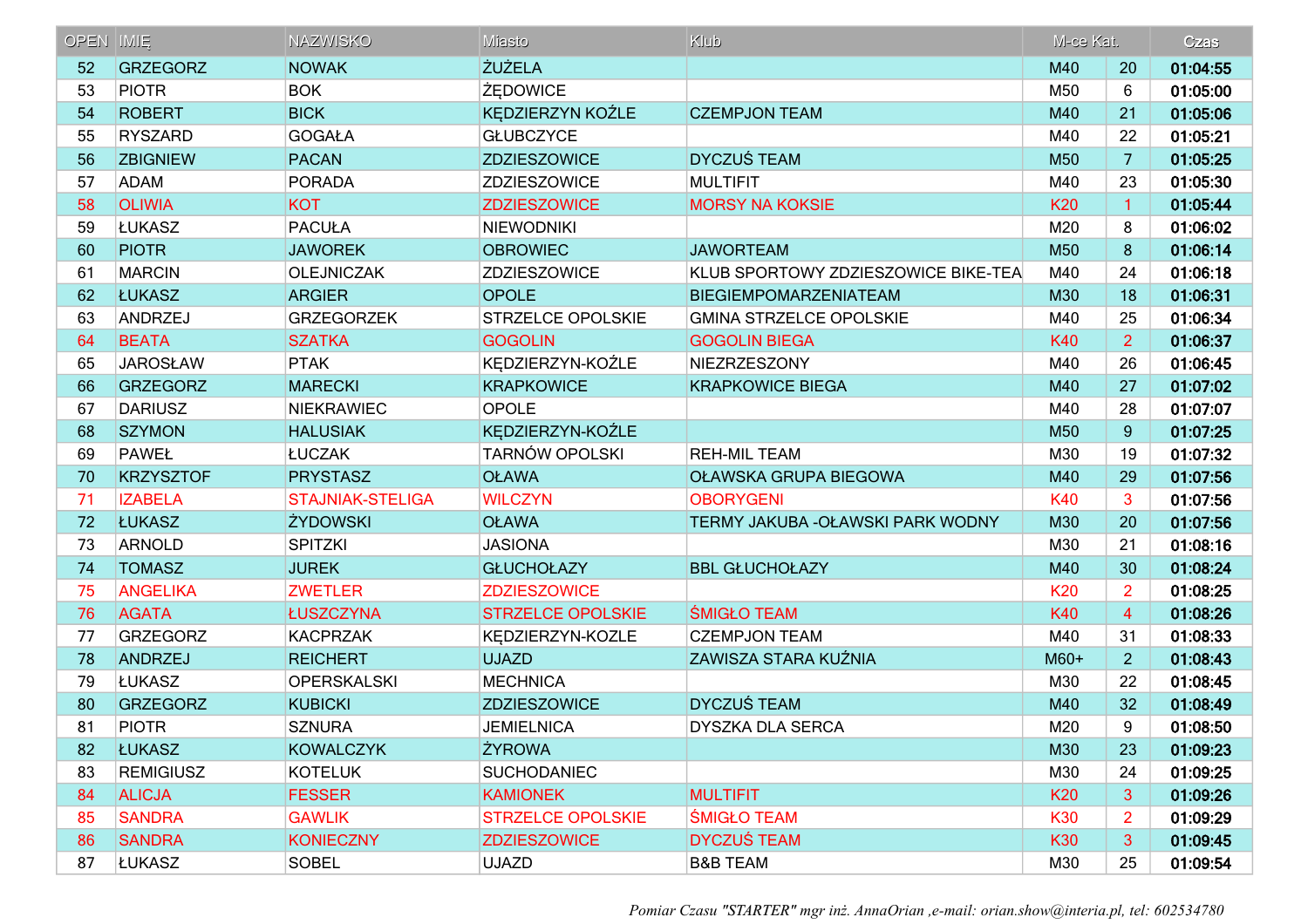| <b>OPEN IMIE</b> |                   | <b>NAZWISKO</b>   | Miasto                   | Klub                         | M-ce Kat.  |                 | Czas     |
|------------------|-------------------|-------------------|--------------------------|------------------------------|------------|-----------------|----------|
| 88               | <b>TOMASZ</b>     | <b>BIELECKI</b>   | <b>ZDZIESZOWICE</b>      |                              | M50        | 10              | 01:10:10 |
| 89               | <b>ARTUR</b>      | <b>KOCUBA</b>     | <b>GŁUCHOŁAZY</b>        |                              | M50        | 11              | 01:10:20 |
| 90               | <b>BARBARA</b>    | <b>FRYSIAK</b>    | <b>WIELUŃ</b>            | <b>BIEGOWY WIELUŃ</b>        | <b>K50</b> | $\mathbf{1}$    | 01:10:22 |
| 91               | <b>DAWID</b>      | <b>JACEK</b>      | <b>LEŚNICA</b>           |                              | M30        | 26              | 01:10:23 |
| 92               | <b>BARTOSZ</b>    | <b>CHORKOWY</b>   | <b>OPOLE</b>             | <b>MULTIFIT</b>              | M40        | 33              | 01:10:34 |
| 93               | <b>MARCIN</b>     | <b>BORN</b>       | KĘDZIERZYN-KOŹLE         | <b>OSP KŁODNICA</b>          | M50        | 12              | 01:10:37 |
| 94               | <b>MICHAŁ</b>     | <b>NIEZGODA</b>   | KRAPKOWICE--OTMET        |                              | M20        | 10              | 01:10:42 |
| 95               | KRYSTIAN          | <b>TOMAKA</b>     | <b>UJAZD</b>             | <b>CZEMPJON TEAM</b>         | M30        | 27              | 01:10:47 |
| 96               | <b>LUCYNA</b>     | <b>SZYMAŃSKA</b>  | KĘDZIERZYN-KOŹLE         | <b>OSP KŁODNICA</b>          | <b>K40</b> | $5\phantom{1}$  | 01:10:56 |
| 97               | <b>MALGORZATA</b> | <b>GRUCHOT</b>    | <b>GOGOLIN</b>           | <b>WBO OPOLE</b>             | <b>K40</b> | $6\phantom{1}6$ | 01:11:06 |
| 98               | <b>MARCIN</b>     | <b>WOJTAS</b>     | <b>GLIWICE</b>           | <b>ISTA BIEGAMY</b>          | M30        | 28              | 01:11:09 |
| 99               | <b>KAMILA</b>     | <b>TOMCZYK</b>    | <b>KRAPKOWICE</b>        |                              | K30        | 4               | 01:11:35 |
| 100              | <b>TOMASZ</b>     | <b>TOMCZYK</b>    | <b>KRAPKOWICE</b>        |                              | M30        | 29              | 01:11:36 |
| 101              | <b>DARIUSZ</b>    | <b>BANAŚ</b>      | WIELUŃ                   | <b>BIEGOWY WIELUŃ</b>        | M50        | 13              | 01:11:54 |
| 102              | PRZEMYSŁAW        | <b>POTOCKI</b>    | <b>OPOLE</b>             | <b>KS ODRA OPOLE</b>         | M40        | 34              | 01:11:58 |
| 103              | <b>ADAM</b>       | <b>WALCZYK</b>    | <b>JANUSZKOWICE</b>      |                              | M50        | 14              | 01:12:11 |
| 104              | <b>MAŁGORZATA</b> | <b>WILCZEK</b>    | <b>GLIWICE</b>           |                              | K30        | 5               | 01:13:15 |
| 105              | RAFAŁ             | <b>TUŁNOWSKI</b>  | KEDZIERZYN-KOŹLE         | PARKRUN KĘDZIERZYN-KOŹLE     | M40        | 35              | 01:13:17 |
| 106              | <b>ALFRED</b>     | <b>GŁÓWKA</b>     | KEDZIERZYN-KOŹLE         | <b>KARCZMA U FREDA</b>       | M50        | 15              | 01:13:32 |
| 107              | <b>AGNIESZKA</b>  | <b>AKONOM</b>     | KEDZIERZYN-KOŹLE         | KS KOZIOŁEK KĘDZIERZYN KOŹLE | <b>K30</b> | 6               | 01:13:38 |
| 108              | <b>ROBERT</b>     | <b>WENCEL</b>     | KĘDZIERZYN-KOŹLE         | KS KOZIOŁEK KĘDZIERZYN KOŹLE | M40        | 36              | 01:14:00 |
| 109              | PRZEMYŁAW         | <b>SKÓRZEWSKI</b> | <b>OPOLE</b>             | <b>KB ODRA OPOLE</b>         | M40        | 37              | 01:14:05 |
| 110              | <b>MARCIN</b>     | <b>JURCZYK</b>    | <b>NYSA</b>              | <b>ROZPED NYSA</b>           | M40        | 38              | 01:14:24 |
| 111              | <b>JAROSŁAW</b>   | <b>KLECZA</b>     | <b>NYSA</b>              | <b>NYSA BIEGA</b>            | M50        | 16              | 01:14:25 |
| 112              | <b>MICHAŁ</b>     | <b>GOMULA</b>     | KĘDZIERZYN-KOŹLE         |                              | M30        | 30              | 01:14:35 |
| 113              | KRZYSZTOF         | <b>MARCINIAK</b>  | <b>BRZEG</b>             | <b>AMATOR</b>                | M50        | 17              | 01:14:41 |
| 114              | <b>AGNIESZKA</b>  | <b>ŚWIĘTEK</b>    | <b>ZDZIESZOWICE</b>      | <b>MULTIFIT</b>              | K30        | $\overline{7}$  | 01:14:42 |
| 115              | <b>BEATA</b>      | <b>SZUBRYCHT</b>  | <b>STRZELCE OPOLSKIE</b> |                              | K40        | 7               | 01:14:45 |
| 116              | KONRAD            | <b>ZARZYCKI</b>   | <b>ZDZIESZOWICE</b>      | <b>MULTIFIT</b>              | M40        | 39              | 01:14:49 |
| 117              | <b>IZABELA</b>    | <b>BODNAR</b>     | KĘDZIERZYN-KOŹLE         | <b>AMATOR</b>                | <b>K50</b> | $\overline{2}$  | 01:15:00 |
| 118              | <b>KLAUDIA</b>    | <b>KUSTRA</b>     | <b>NYSA</b>              |                              | <b>K30</b> | 8               | 01:15:09 |
| 119              | <b>TADEUSZ</b>    | <b>DUDZIAK</b>    | <b>BRANICE</b>           |                              | M50        | 18              | 01:15:19 |
| 120              | <b>KRZYSZTOF</b>  | <b>ZAGOŻDŻON</b>  | <b>ZDZIESZOWICE</b>      |                              | M50        | 19              | 01:15:22 |
| 121              | <b>OLGA</b>       | <b>SLIWKA</b>     | <b>OŁAWA</b>             |                              | <b>K30</b> | 9               | 01:15:32 |
| 122              | <b>JERZY</b>      | <b>BEBEN</b>      | <b>ROZWADZA</b>          | <b>DYCZUŚ TEAM</b>           | $M60+$     | 3               | 01:15:33 |
| 123              | WIESŁAW           | <b>MARKIEWICZ</b> | <b>KAŁY</b>              | <b>GMINA MURÓW</b>           | M60+       | 4               | 01:15:44 |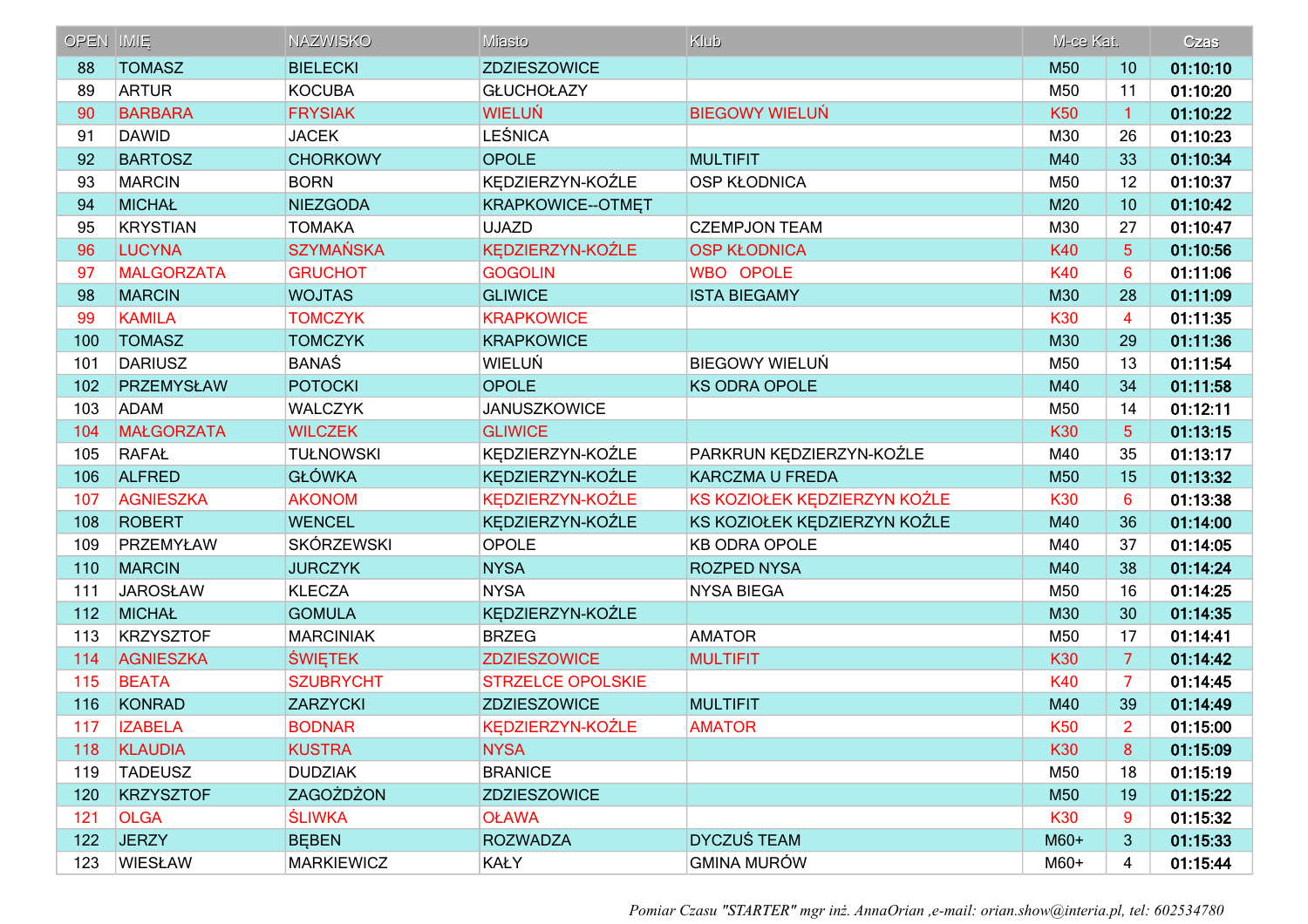| <b>OPEN IMIE</b> |                   | <b>NAZWISKO</b>    | Miasto                   | Klub                                | M-ce Kat.  |                 | Czas     |
|------------------|-------------------|--------------------|--------------------------|-------------------------------------|------------|-----------------|----------|
| 124              | <b>MAREK</b>      | <b>BANASIK</b>     | <b>ZDZIESZOWICE</b>      |                                     | M50        | 20              | 01:15:54 |
| 125              | PRZEMYSŁAW        | <b>WANTUCH</b>     | <b>MURÓW</b>             | <b>GMINA MURÓW</b>                  | M20        | 11              | 01:16:00 |
| 126              | <b>JAKUB</b>      | <b>WACH</b>        | <b>OPOLE</b>             |                                     | M20        | 12              | 01:16:00 |
| 127              | PAWEŁ             | PAWIŃSKI           | ZDZIESZOWICE             | <b>DYCZUŚ TEAM</b>                  | M30        | 31              | 01:16:29 |
| 128              | <b>KATARZYNA</b>  | <b>KUBUSZEWSKA</b> | <b>ZDZIESZOWICE</b>      | <b>DYCZUŚ TEAM</b>                  | <b>K40</b> | 8               | 01:16:42 |
| 129              | <b>MARIUSZ</b>    | <b>PIASECKI</b>    | <b>GLIWICE</b>           |                                     | M30        | 32              | 01:17:59 |
| 130              | <b>PIOTR</b>      | <b>NOWICKI</b>     | <b>ZDZIESZOWICE</b>      |                                     | M40        | 40              | 01:18:00 |
| 131              | <b>MINIKA</b>     | <b>KŁYSZCZ</b>     | <b>OTMICE</b>            | <b>IZBICKO W BIEGU</b>              | K30        | 10              | 01:18:05 |
| 132              | <b>BEATA</b>      | <b>NIEPALA</b>     | <b>IZBICKO</b>           | <b>IZBICKO W BIEGU</b>              | <b>K20</b> | $\overline{4}$  | 01:18:07 |
| 133              | <b>AGNIESZKA</b>  | <b>ŻEGLEŃ</b>      | KĘDZIERZYN-KOŹLE         | PARKRUN KĘDZIERZYN-KOŹLE            | <b>K30</b> | 11              | 01:18:24 |
| 134              | <b>JAROSŁAW</b>   | <b>CIASTKO</b>     | KĘDZIERZYN-KOŹLE         | PARKRUN KĘDZIERZYN-KOŹLE            | M40        | 41              | 01:18:57 |
| 135              | <b>JACEK</b>      | ZELMANOWICZ        | <b>DŁUGOMIŁOWICE</b>     | <b>ANTONTEAM</b>                    | M40        | 42              | 01:18:58 |
| 136              | <b>MARTA</b>      | <b>DUDEK</b>       | <b>OPOLE</b>             |                                     | K30        | 12              | 01:19:16 |
| 137              | <b>LESZEK</b>     | <b>PTAK</b>        | ZDZIESZOWICE             | <b>ZDZIESZOWICE</b>                 | M40        | 43              | 01:19:34 |
| 138              | <b>WIESŁAW</b>    | <b>BANASIK</b>     | <b>ZDZIESZOWICE</b>      | <b>MORSY NA KOKSIE</b>              | M50        | 21              | 01:20:17 |
| 139              | GRZEGORZ          | <b>TOMASZEK</b>    | <b>KRAKÓW</b>            | <b>NOWA HUTA TEAM</b>               | M30        | 33              | 01:20:34 |
| 140              | MAGDALENA         | <b>ZARZYCKA</b>    | <b>ZDZIESZOWICE</b>      | <b>MULTIFIT</b>                     | <b>K40</b> | 9               | 01:20:47 |
| 141              | <b>KATARZYNA</b>  | <b>STANIASZEK</b>  | <b>PRUDNIK</b>           | <b>TRUCHTY PRUDNIK</b>              | <b>K30</b> | 13              | 01:20:53 |
| 142              | <b>EMILIA</b>     | <b>HAŃCZUK</b>     | <b>KRAPKOWICE</b>        |                                     | <b>K30</b> | 14              | 01:22:24 |
| 143              | <b>ANNA</b>       | <b>SANDRYK</b>     | <b>OŁAWA</b>             |                                     | <b>K40</b> | 10              | 01:22:35 |
| 144              | <b>ADAM</b>       | <b>SANDRYK</b>     | <b>OŁAWA</b>             |                                     | M40        | 44              | 01:22:35 |
| 145              | <b>ALEKSANDRA</b> | <b>HOINKA</b>      | <b>PRUDNIK</b>           | <b>TRUCHTY PRUDNIK</b>              | K30        | 15              | 01:23:39 |
| 146              | <b>DANIEL</b>     | <b>KUBATTA</b>     | <b>JANUSZKOWICE</b>      | <b>MULTIFIT</b>                     | M30        | 34              | 01:23:49 |
| 147              | <b>MAŁGORZATA</b> | <b>NOWAK</b>       | <b>ZDZIESZOWICE</b>      | <b>MULTIFIT</b>                     | <b>K30</b> | 16              | 01:24:54 |
| 148              | JAN               | <b>WOŚKO</b>       | <b>KRAPKOWICE</b>        |                                     | $M60+$     | $5\phantom{.0}$ | 01:25:58 |
| 149              | <b>MONIKA</b>     | <b>KOLBE</b>       | <b>STRZELCE OPOLSKIE</b> | <b>ŚMIGŁO TEAM</b>                  | <b>K40</b> | 11              | 01:27:37 |
| 150              | <b>ANNA</b>       | <b>FRANKIEWICZ</b> | <b>STRZELCE OPOLSKIE</b> | <b>SMIGŁO TEAM</b>                  | K30        | 17              | 01:28:11 |
| 151              | <b>ANNA</b>       | <b>SZYMAŃSKA</b>   | <b>STARE KOŹLE</b>       | <b>ACTIV EAGLES PRO</b>             | K30        | 18              | 01:28:32 |
| 152              | <b>EWA</b>        | <b>BAJER</b>       | <b>KEDZIERZYN KOŹLE</b>  | PARKRUN KEDZIERZYN KOŹLE            | K30        | 19              | 01:28:33 |
| 153              | GRZEGORZ          | <b>SKRZYPCZAK</b>  | KEDZIERZYN-KOŹLE         | RUNNING DJ TEAM / ACTIV EAGLES TEAM | M40        | 45              | 01:28:34 |
| 154              | PRZEMYSŁAW        | <b>NOCEK</b>       | <b>ZDZIESZOWICE</b>      |                                     | M20        | 13              | 01:29:37 |
| 155              | <b>MARIA</b>      | <b>CHOMICKA</b>    | <b>RACIBÓRZ</b>          | <b>MULTIFIT</b>                     | <b>K30</b> | 20              | 01:41:42 |
| 156              | <b>ZENON</b>      | <b>KEDZIERSKI</b>  | <b>STRZELCE OPOLSKIE</b> | <b>GMINA STRZELCE OPOLSKIE</b>      | M60+       | $6\phantom{1}$  | 01:57:01 |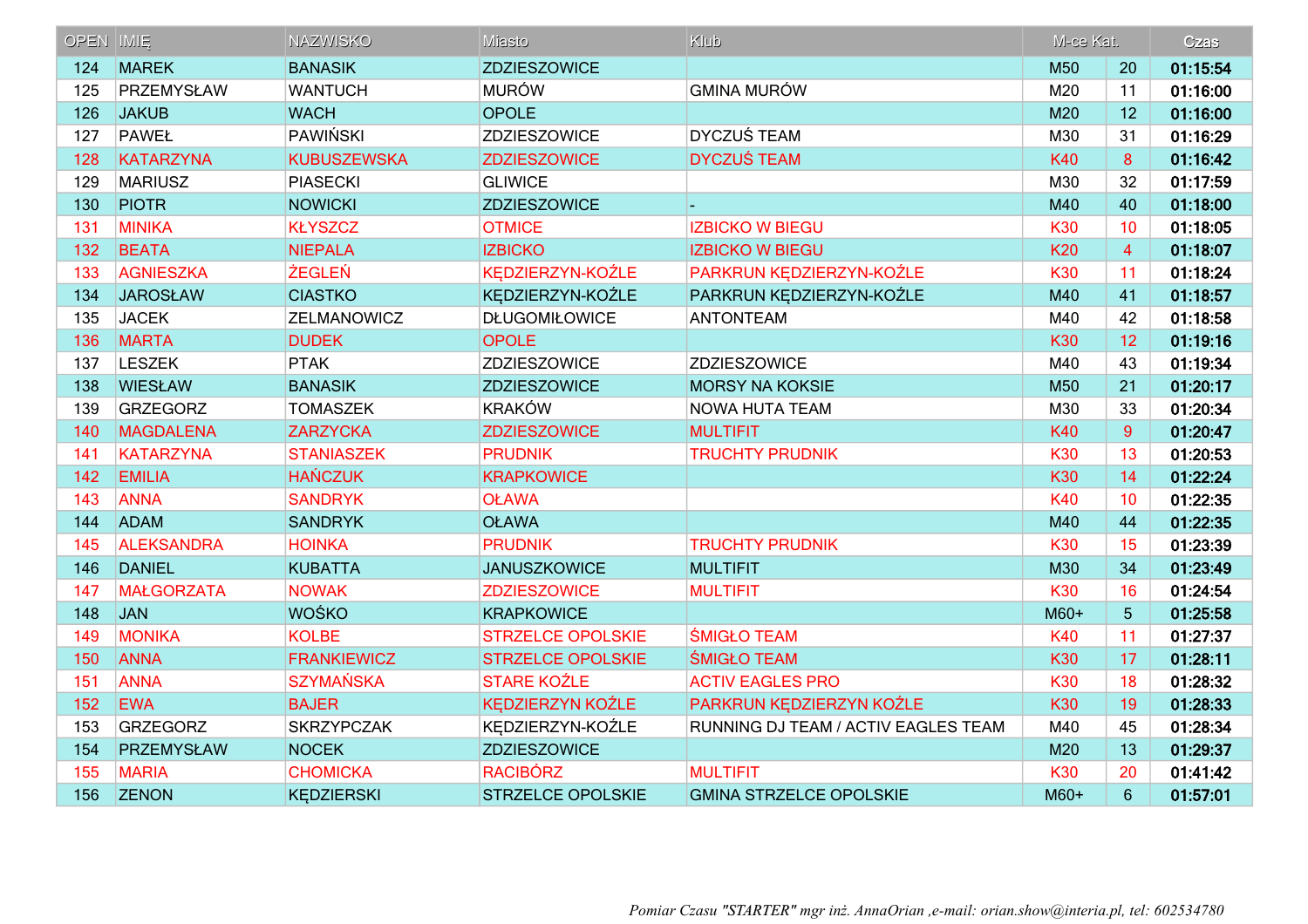| <b>OPEN IMIE</b> |                   | <b>NAZWISKO</b>      | Miasto                   | Klub                           | M-ce Kat.         |                 | Czas     |
|------------------|-------------------|----------------------|--------------------------|--------------------------------|-------------------|-----------------|----------|
|                  |                   |                      | <b>BIEG MAŁY 5 000 m</b> |                                |                   |                 |          |
|                  | <b>DAWID</b>      | <b>FURMAN</b>        | <b>BŁAŻEJOWICE</b>       | <b>DLA MILUSI</b>              | OPEN_M            | 1               | 00:18:22 |
| $\overline{2}$   | <b>MATEUSZ</b>    | <b>AUGUSTYN</b>      | <b>ZDZIESZOWICE</b>      | <b>MORSY NA KOKSIE</b>         | OPEN_M            | $\overline{2}$  | 00:19:05 |
| 3                | <b>GRZEGORZ</b>   | <b>GRZYWNA</b>       | <b>WOJCIECHÓW</b>        | KS KOZIOŁEK KĘDZIERZYN - KOŹLE | OPEN M            | 3               | 00:19:22 |
| 4                | <b>ELIASZ</b>     | <b>SYTA</b>          | <b>ZDZIESZOWICE</b>      | <b>DYCZUŚ TEAM</b>             | OPEN_M            | $\overline{4}$  | 00:19:35 |
| 5                | <b>SŁAWOMIR</b>   | <b>ZWOLENKIEWICZ</b> | <b>LEŚNICA</b>           | OSP LEŚNICA                    | OPEN_M            | 5               | 00:19:58 |
| $6\phantom{1}$   | <b>PRZEMYSŁAW</b> | <b>WECŁAWOWICZ</b>   | KĘDZIERZYN-KOŹLE         | <b>ANTONTEAM</b>               | OPEN_M            | $6\phantom{1}6$ | 00:20:10 |
| 7                | <b>RYSZARD</b>    | <b>CHACHUŁA</b>      | <b>ZDZIESZOWICE</b>      | <b>DYCZUŚ TEAM</b>             | OPEN M            | 7               | 00:20:34 |
| 8                | <b>ROBERT</b>     | <b>WIENER</b>        | <b>LEŚNICA</b>           | <b>MULTIFIT</b>                | <b>OPEN M</b>     | 8               | 00:20:53 |
| 9                | <b>MAXIMILIAN</b> | <b>LEPICH</b>        | ŻYROWA                   | LUKS ROSPONDEK ŻYROWA          | OPEN_M            | 9               | 00:21:03 |
| 10               | <b>ADRIAN</b>     | <b>ORIAN</b>         | <b>ZDZIESZOWICE</b>      | <b>LUKS ROSPONDEK ŻYROWA</b>   | OPEN_M            | 10              | 00:21:04 |
| 11               | <b>MIECZYSŁAW</b> | <b>MAJER</b>         | KĘDZIERZYN-KOŹLE         | KS KOZIOŁEK KĘDZIERZYN - KOŹLE | OPEN_M            | 11              | 00:21:14 |
| 12               | <b>DAREK</b>      | <b>CZERNEK</b>       | <b>GOGOLIN</b>           | <b>GOGOLIN BIEGA</b>           | OPEN_M            | 12              | 00:21:23 |
| 13               | <b>MIROSŁAW</b>   | <b>RUDZKI</b>        | STRZELCE OPOLSKIE        |                                | OPEN_M            | 13              | 00:21:52 |
| 14               | <b>DOMINIK</b>    | <b>CHACHUŁA</b>      | <b>ZDZIESZOWICE</b>      | <b>DYCZUŚ TEAM</b>             | <b>OPEN M</b>     | 14              | 00:22:26 |
| 15               | <b>DAWID</b>      | <b>KSIĄŻKO</b>       | <b>ROZWADZA</b>          |                                | OPEN_M            | 15              | 00:22:28 |
| 16               | <b>ŁUKASZ</b>     | <b>KSIĄŻKO</b>       | <b>ROZWADZA</b>          |                                | <b>OPEN M</b>     | 16              | 00:22:28 |
| 17               | <b>IRENA</b>      | <b>PAKOSZ</b>        | <b>JANUSZKOWICE</b>      |                                | OPEN_K            | $\mathbf{1}$    | 00:22:35 |
| 18               | <b>KAROLINA</b>   | <b>KLECZA</b>        | <b>NYSA</b>              | <b>NYSA BIEGA</b>              | OPEN_K            | $\overline{2}$  | 00:23:10 |
| 19               | <b>MARTA</b>      | <b>KRAWCZYK</b>      | <b>ZAWADZKIE</b>         |                                | <b>OPEN K</b>     | 3               | 00:23:36 |
| 20               | <b>MONIKA</b>     | <b>SMIECH</b>        | <b>WIĘKSZYCE</b>         | <b>WIEKSZYCE</b>               | OPEN <sub>K</sub> | $\overline{4}$  | 00:23:37 |
| 21               | <b>KRZYSZTOF</b>  | <b>ADAMSKI</b>       | <b>KLUCZBORK</b>         | OPOLSKA PRZYGODA               | OPEN_M            | 17              | 00:23:46 |
| 22               | <b>BOGDAN</b>     | <b>LUDWICZAK</b>     | KĘDZIERZYN-KOŹLE         | <b>NAPALONE DZIKI</b>          | OPEN_M            | 18              | 00:24:12 |
| 23               | <b>JOANNA</b>     | MAJEWSKA-SZYMCZYK    | <b>GOGOLIN</b>           | <b>MISTRAL'S TEAM</b>          | <b>OPEN K</b>     | 5               | 00:24:14 |
| 24               | <b>TOMASZ</b>     | <b>LEPICH</b>        | <b>ZAKRZÓW</b>           | <b>SASIEDZI TEAM</b>           | OPEN_M            | 19              | 00:24:20 |
| 25               | <b>LESZEK</b>     | <b>NOWAK</b>         | ZDZIESZOWICE             | <b>DYCZUŚ TEAM</b>             | OPEN_M            | 20              | 00:24:28 |
| 26               | <b>PATRYK</b>     | <b>GNIOT</b>         | <b>ZDZIESZOWICE</b>      | <b>MORSY NA KOKSIE</b>         | OPEN_M            | 21              | 00:25:19 |
|                  | <b>ALEKSANDRA</b> | <b>RESPONDEK</b>     | <b>KRAPKOWICE</b>        | <b>RESPONDEK TEAM</b>          | OPEN <sub>K</sub> | 6               | 00:25:26 |
| 28               | <b>ZBIGNIEW</b>   | <b>ZADROŻNY</b>      | <b>WALCE</b>             |                                | <b>OPEN M</b>     | 22              | 00:25:51 |
| 29               | MARIAN            | <b>KAWECKI</b>       | <b>BRANICE</b>           | <b>KB BRANICE</b>              | OPEN_M            | 23              | 00:26:19 |
| 30               | ANDRZEJ           | <b>KAWOŃ</b>         | <b>NAMYSŁÓW</b>          |                                | OPEN_M            | 24              | 00:26:23 |
| 31               | <b>MAGDALENA</b>  | <b>PANKIEWICZ</b>    | <b>ZDZIESZOWICE</b>      | <b>MULTIFIT</b>                | <b>OPEN K</b>     | 7               | 00:26:42 |
| 32               | <b>MACIEJ</b>     | <b>GNIOT</b>         | <b>ZDZIESZOWICE</b>      | <b>MORSY NA KOKSIE</b>         | OPEN_M            | 25              | 00:26:44 |
| 33               | <b>MALGORZATA</b> | <b>OSAK</b>          | <b>ZAWADZKIE</b>         |                                | OPEN <sub>K</sub> | 8               | 00:27:01 |